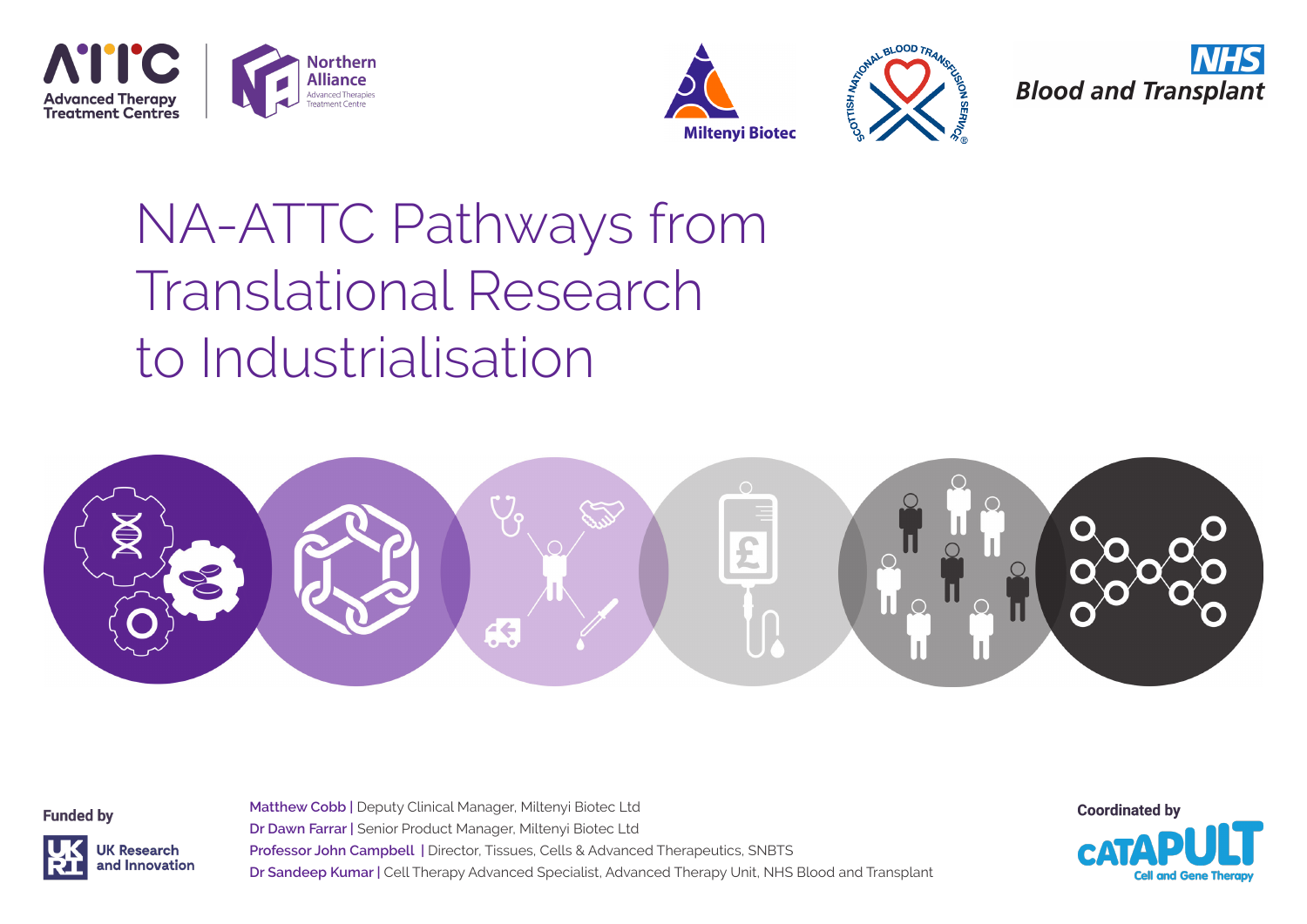The Northern Alliance Advanced Therapy Treatment Centre (NA-ATTC), formally established in March 2018, is a consortium of twenty industry, NHS and academic organisations led by The Newcastle upon Tyne Hospitals NHS Foundation Trust and the Scottish National Blood Transfusion Service (SNBTS).

NA-ATTC's vision is to increase patient access to advanced therapy medicinal products (ATMPs) regionally and nationally by growing a cost-effective clinical delivery pathway which meets the needs of the providers of such products. The Centre has a patient reach of ~15 million spanning Scotland and the North of England, working across two healthcare systems.

The Centre focuses on all elements of the clinical delivery pathway from procurement of starting materials, centralised and near to patient GMP manufacturing, distribution and administration, through to delivery of clinical trials culminating in adoption and reimbursement across a range of indications. This will entail the participation and collaboration of nurses, clinicians, hospital pharmacists, NHS managers, clinical commissioners and industrial partners.

## **Synopsis**

The field of ATMPs is rapidly evolving. These novel products are being increasingly used to treat complex diseases and conditions for which there were previously limited therapeutic options.

The manufacturing of these living therapies is considerably more complex than that for currently marketed products such as small molecules and biotherapeutics, and falls under different regulatory procedures. The journey from concept to Marketing Authorisation may take longer, and have different clinical trialling requirements, compared to (bio) pharmaceuticals.

Initial development of new treatments frequently begins in an academic research setting.

Translation to clinical application means navigating a complex set of regulatory guidelines, involvement of multiple collaborators and ultimately, commercial investment.

This document highlights exemplar ATMPs which have undergone this process, moving fully to marketing authorisation or currently in late phase clinical trial.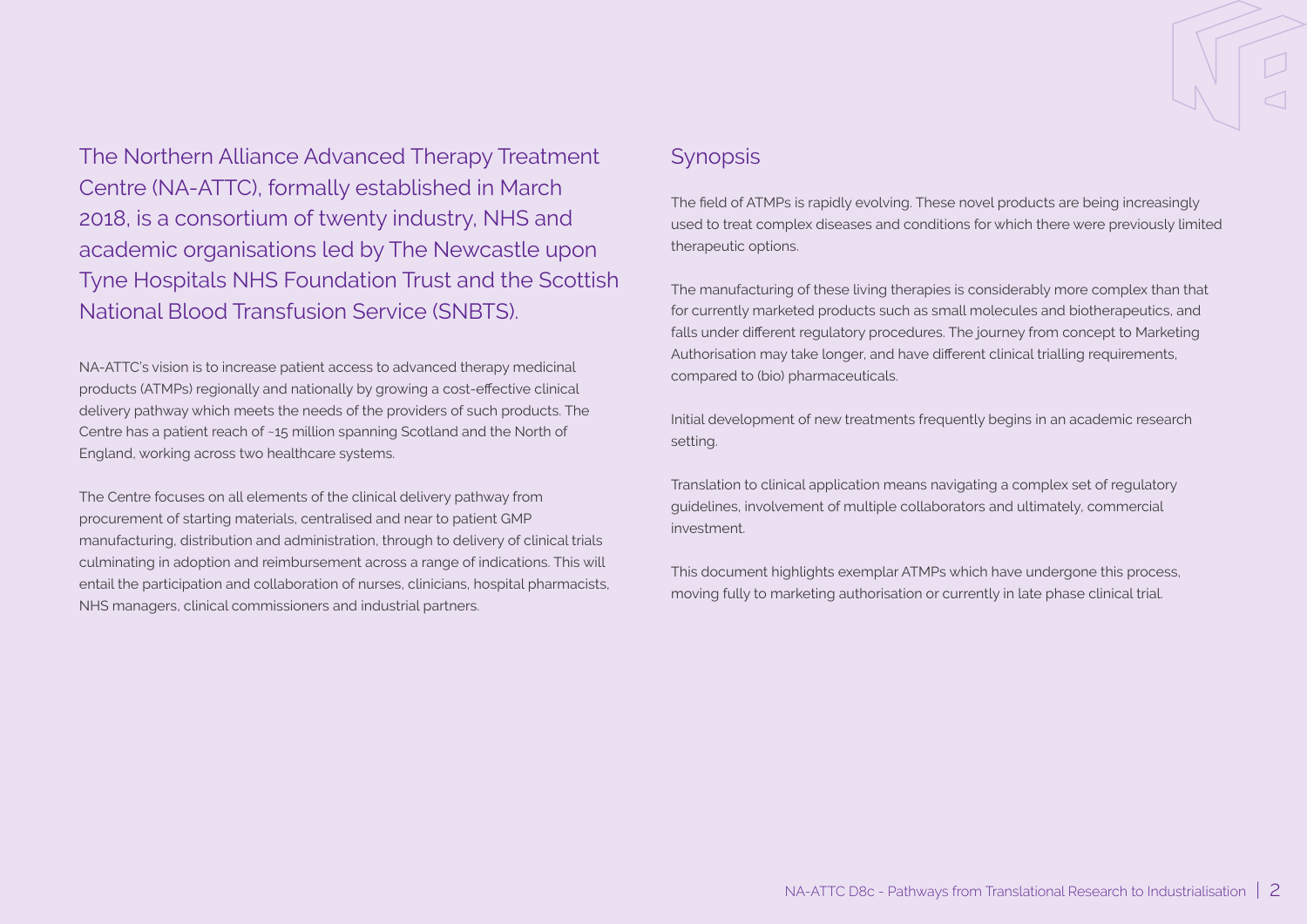## Introduction

The development of ATMPs is more complex than for traditional therapies. Translation from a basic research concept to industrial realisation can be captured using Technology Readiness Levels (TRLs). In 2009 Professor Chris Mason captured these levels for cellular therapeutics, which provided a useful guide for developers of advanced therapies (Fig. 1).

## Fig. 1. TRLs in CBT manufacturing development; adapted from [1,2]

| <b>Technology</b><br>readiness level   | TRL <sub>1</sub> | TRL <sub>2</sub>       | TRL <sub>3</sub>                    | TRL <sub>4</sub>                             | TRL <sub>5</sub>                                          | TRL <sub>6</sub>                                                 | TRL <sub>7</sub>                               | TRL <sub>8</sub>                                  | TRL <sub>9</sub>                                                          |
|----------------------------------------|------------------|------------------------|-------------------------------------|----------------------------------------------|-----------------------------------------------------------|------------------------------------------------------------------|------------------------------------------------|---------------------------------------------------|---------------------------------------------------------------------------|
| <b>Milestone</b>                       | Basic idea       | Concept<br>development | Experimental<br>proof of<br>concept | <b>Process</b><br>validated in<br>laboratory | <b>Process</b><br>validated on<br>production<br>equipment | Process<br>capability<br>validated on<br>production<br>equipment | Capability<br>validated on<br>economic<br>runs | Capability<br>validated<br>over range<br>of parts | Capability<br>validated on<br>full range of<br>parts over<br>long periods |
| <b>Drug</b><br>development<br>pipeline |                  | Basic research         | Preclinical research                |                                              |                                                           | Late preclinical research                                        | Phase I                                        | Phase II                                          | Phase III/IV                                                              |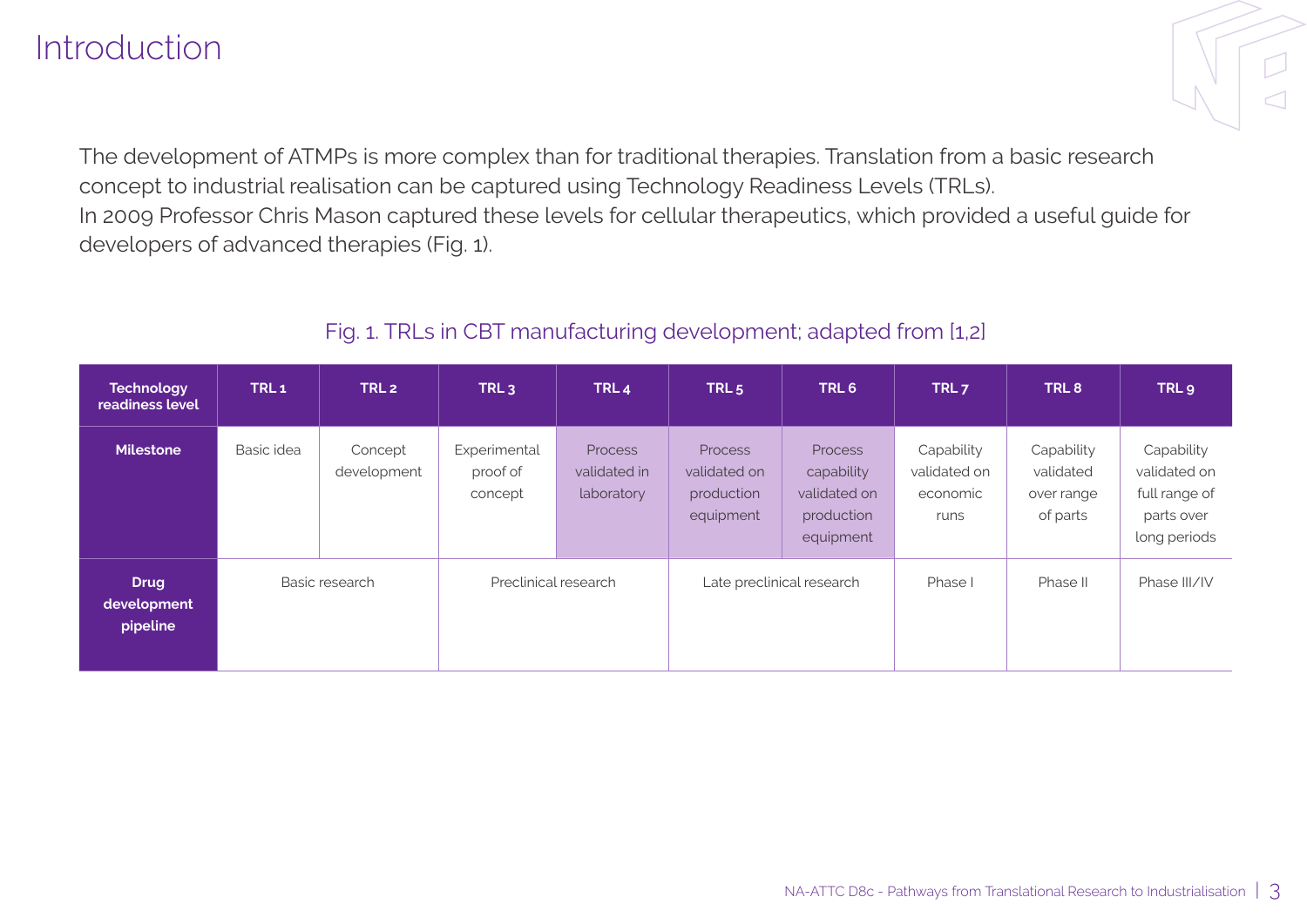### TRI $1 to 2$

Common to academic research projects and often involving an element of animal-based cell and/or tissue work before 'translation' to human cells and tissues.

This is typically the stage of most flexibility and innovation due to less stringent regulatory constraints and greater experimental freedom. This can uncover new concepts to fuel transition to other TRLs. However, researchers need to be aware of potential translational limitations in later stages of the development process.

#### **Points for consideration:**

- Will findings from animal studies translate to humans (early stage translation) i.e. do similar cell identification markers exist and what is the availability of reagents/consumables to investigate this?
- Access to technology and resources to enable development past the initial concept e.g. availability of GMP-grade versions of reagents and consumables.
- Initiation of academic-industry collaborations early to ensure a clear path for ATMP development through the translational process.

## TRL3 to 4

Often a bottleneck, TRL3-4 considers what is possible with available technology and whether there are any significant challenges to scale up and robustness of the process. Processes are critically examined with substitution of research reagents and techniques for those suitable for ATMP manufacture.

#### **Points for consideration:**

- Rigorous validation of research methods to give confidence in the reproducibility and consistency of processes for routine use.
- Additional costs of GMP-grade reagents and consumables compared to research-grade.
- Requirement for risk assessment of all reagents with a particular focus on those not available at GMP-grade or as xeno-free products.
- Life cycle of the product including frozen stability and requirement for development of an extensive QC portfolio.

### TRL5 to 7

To continue its progress to the clinic, the manufacturing of the ATMP must be sufficiently validated to compile an Investigative Medicinal Product Dossier and gain Clinical Trial Authorisation which is essential for entry into Phase 1 clinical trial. In addition, this stage must consider a number of factors relating to future manufacturing ability, logistics and cost. This can often be overlooked in the drive to make a clinical breakthrough, but can hamper future scale-up.

#### **Points for consideration:**

- Does the process design take into account future scalability?
- Is the process commercially viable, taking into account staff, materials, equipment etc?
- Labour-intensive production versus partial or complete automation.
- Does the technology implemented account for automation in future where this may be needed for manufacture at commercial scale?
- Defining manufacturing specifications can these be met at scale consistently and reproducibly?
- Regulatory requirements in different geographical areas - USA versus Europe versus Asia e.g.:

o CE certification for Europe

- o 'GMP' grade reagents to cover global manufacture
- Health economic analysis consider cost:benefit when determining reimbursements.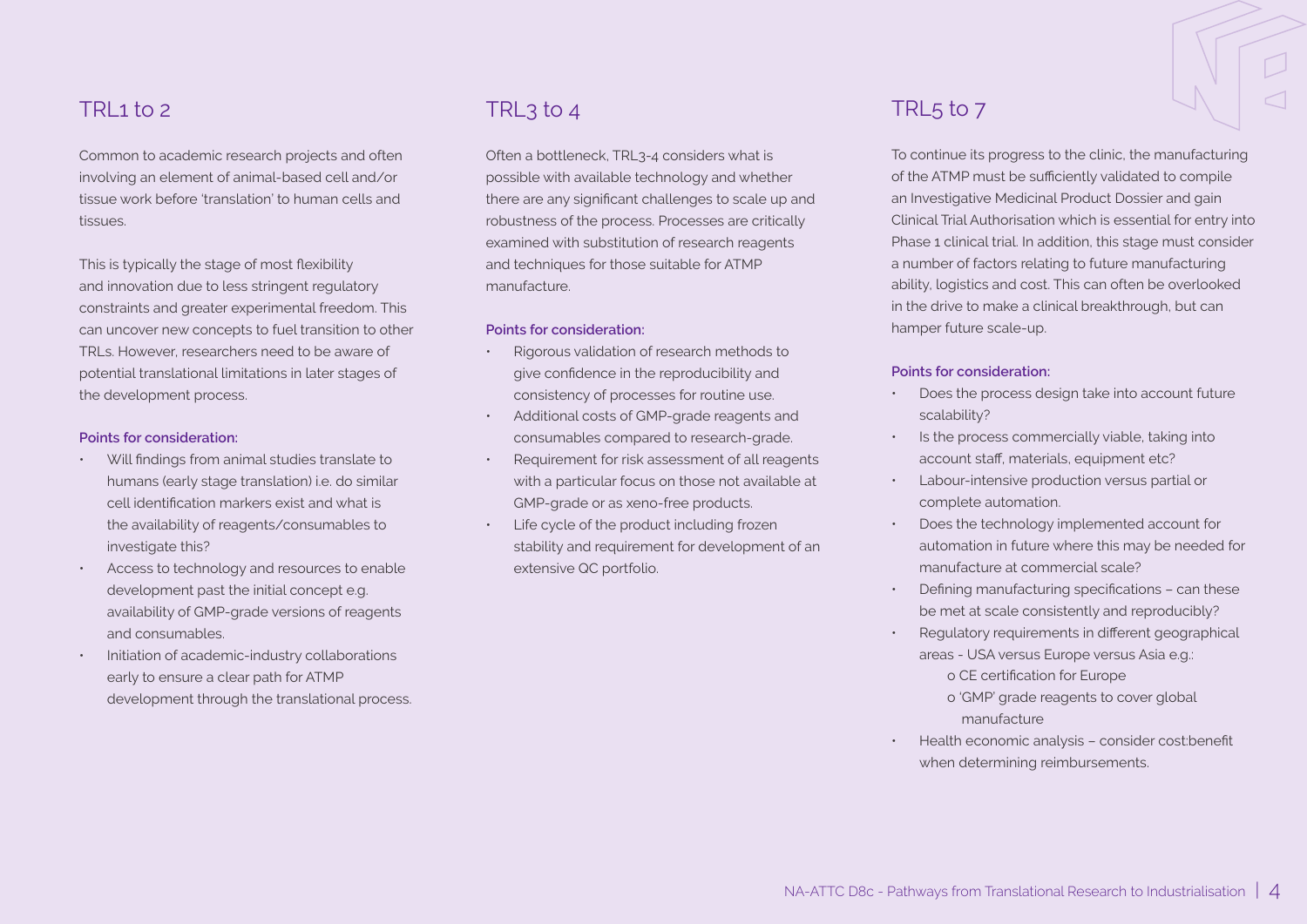## TRL7 to 9

Serious consideration must be given to future scale-up and commercial manufacture. Industrial partners typically possess the financial capacity to support all elements of expansion of the production cycle from Phase I through to commercial manufacture.

#### **Points for consideration:**

- Scale-out (multiplexing and ultimately moving to multiple sites) versus scale-up: Growth in the ATMP field, driven by CAR-T and other individualised cellular products, had triggered great interest in scale-out as the route to commercialisation. Scale-up remains a goal for "many from one" pluripotent cell-based therapies.
- Single versus multicentre manufacturing.
- Complex contracts (Supply and Quality Agreements) required with suppliers to ensure continuity of supply of materials.
- Timelines associated with construction and qualification of bespoke facilities.
- Will the planned facilities be able to meet commercial demand following initial and further reporting of phase I/II/III/IV data?
	- o Promising results may lead to a rapid rise in demand
	- o Will the planned processes allow for a rapid increase in capacity if necessary?
	- o Additional staffing and training requirements.
	- o Alignment of multi-centre facilities manual manufacturing processes can complicate translation of the production processes between sites for qualification and eventual release.

### Concluding remarks

The journey of any therapy from concept to commercialisation is a complicated one - ATMPs are no exception.

Even at the conceptual stage in academic settings, careful consideration for future development is vital to identify and address potential bottlenecks when transitioning between TRLs. Addressing these issues early in the process can mitigate potential delays and financial burdens, bringing these muchneeded therapies to patients as fast as possible.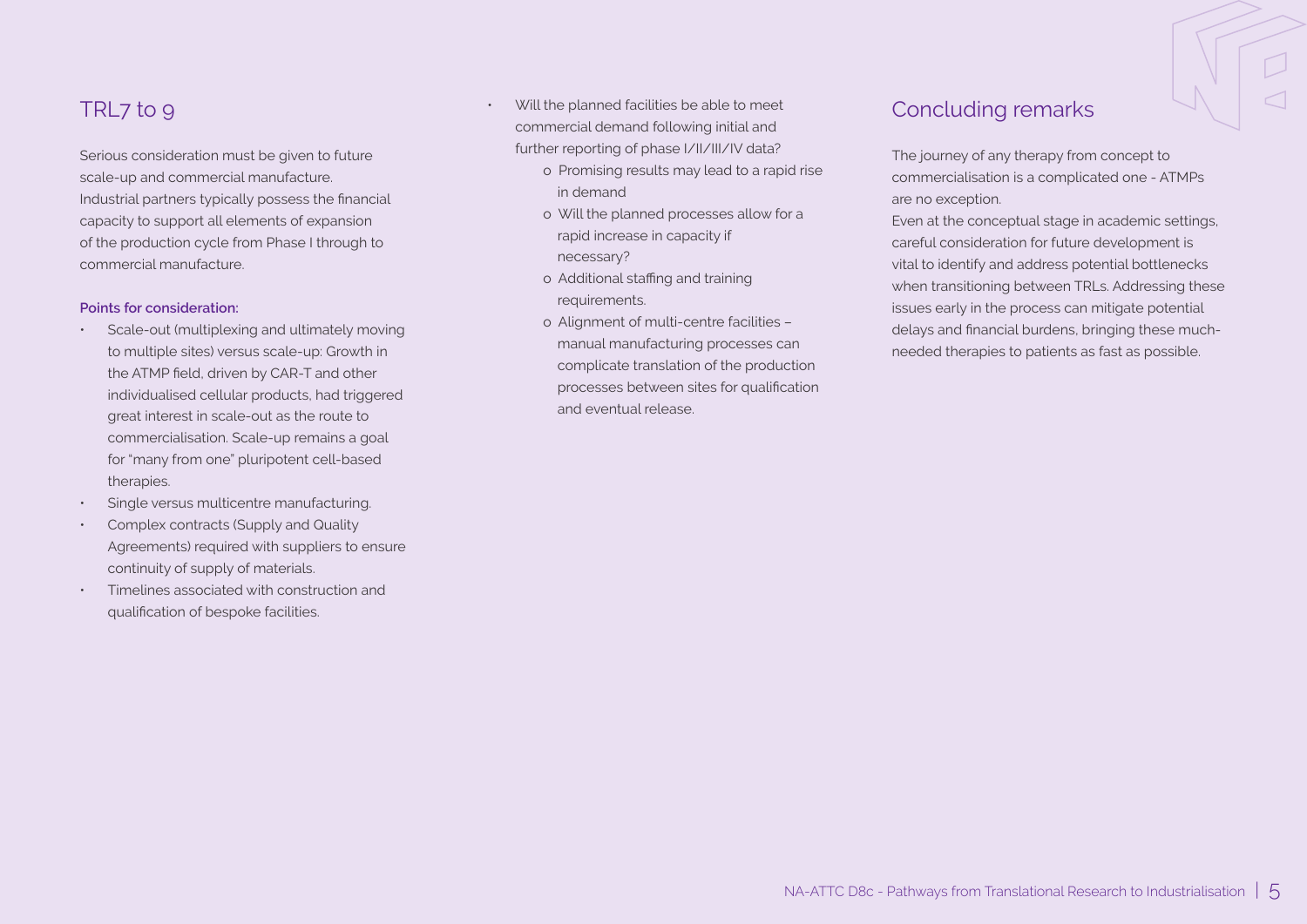The following tables showcase exemplars of ATMPs that have been approved for use in patients or are working towards this.

#### **Key for all subsequent Exemplars (Colour indication)**

 $\overline{\cup}$ 

 $\triangleleft$ 

**Funding** Academic innovation and discovery Public-private collaborations Industry

### Kymriah® Novartis

| Year          | Learning                                                                                                  | <b>Reference</b>                                 | <b>Technology Readiness Level (TRL)</b> |
|---------------|-----------------------------------------------------------------------------------------------------------|--------------------------------------------------|-----------------------------------------|
| 1997          | CD3/CD28-bead costimulation for CD4+ T cells                                                              | Levine at al. JI 159:592                         | $\overline{2}$                          |
| 1998          | Large scale production of CD3/CD28 costimulated CD4+ T cells                                              | Levine et al. J Hematotherapy 7:437              | $\overline{2}$                          |
| 2000          | CD4 and CD8 respond differently to CD3/CD28 costimulation;<br>double positives sign of immuno senencensce | Laux et al. Clin. Immunol. 96:187                | $\overline{2}$                          |
| 2002          | Adoptive transfer of CD3/CD28 costimulated CD4                                                            | Levine et al. Nat. Med. 8:47                     | 3                                       |
| 2003          | GMP Bioreactor-based process for autologous T cell therapy                                                | Hami et al. BioProcess J 2: 23 (Xcyte Therapies) | $\overline{4}$                          |
| 2004          | CML remission post CD3/CD28 costimulated autologous T cells                                               | Rapoport et al. BM Transplantation 33:53.        | $\overline{4}$                          |
| 2006          | DLI with allo donor cells expanded with CD3/CD28 costimulation;<br>CD14 depletion >20% monos              | Porter et al. Blood 107:1325                     | $\overline{4}$                          |
| 2011          | Autologous CAR+ T cells for anti-leukemic memory                                                          | Kalos et al. Sci Transl. Med 3:1                 | $\overline{4}$                          |
| 2011          | CAR+ T cells in CLL                                                                                       | Porter et al. NEJM 265:725.                      | 3                                       |
| 2012 - 2014   | Tech transfer from UPenn to Novartis                                                                      | Novartis documents                               | 6                                       |
| 2014          | Adaptation of UPenn process (A) to Novartis process (B)                                                   | Novartis documents                               | 6                                       |
| 2015          | Morris Plains clinical manufacturing                                                                      | Novartis documents                               | $\overline{7}$                          |
| 2016          | Process characterisation phase 1                                                                          | Novartis documents                               | 7/8                                     |
| 2017          | Process characterisation phase 2                                                                          | Novartis documents                               | 8                                       |
| $2017 - 2018$ | Commercial manufacturing readiness                                                                        | Novartis documents                               | $\overline{9}$                          |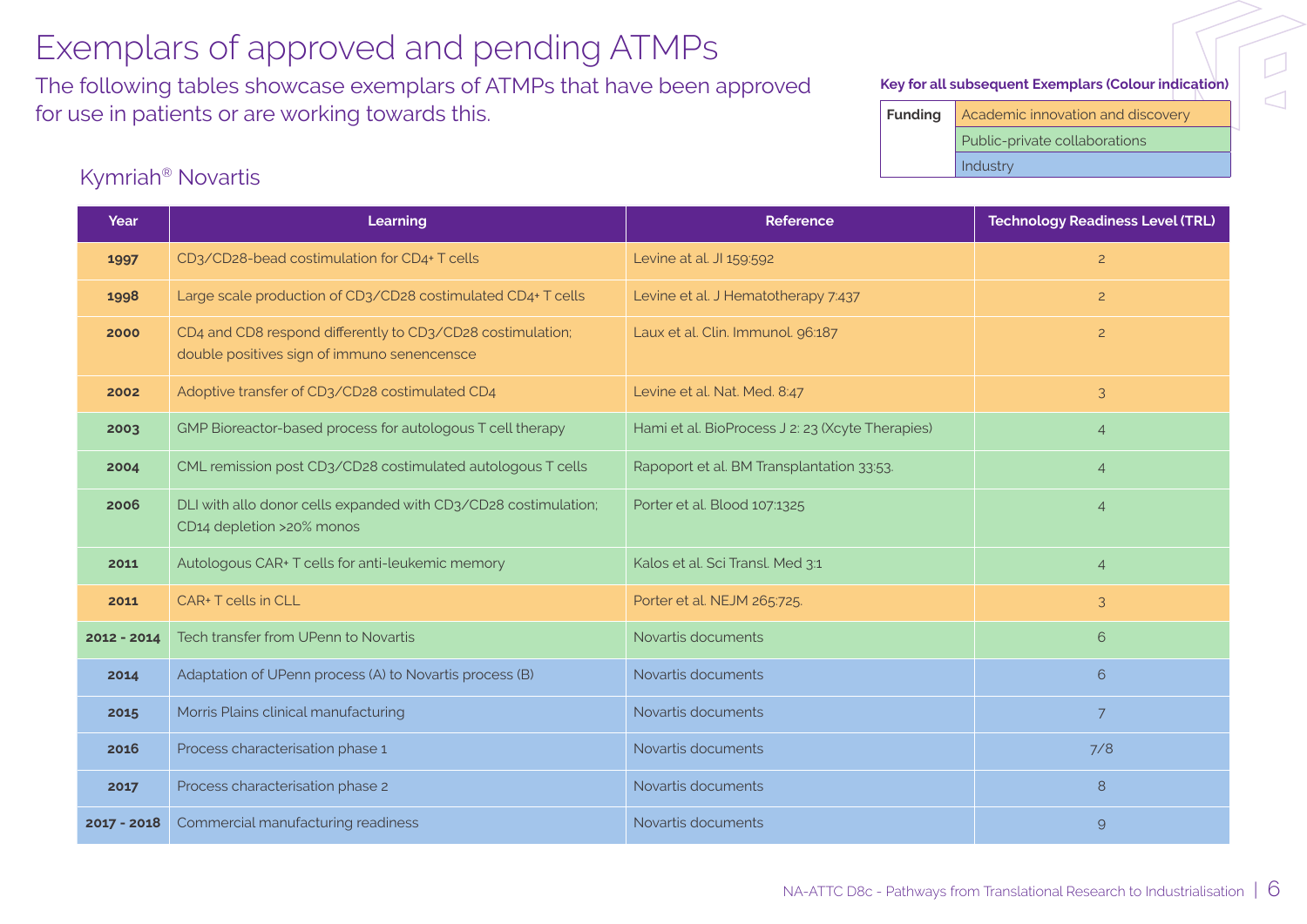#### **Key for all subsequent Exemplars (Colour indication)**

 $\Box$ 

 $\triangleleft$ 

**Funding Academic innovation and discovery** Public-private collaborations Industry

### Strimvelis® Orchard Therapeutics

| Year             | Learning                                                                                                 | Reference                           | <b>Technology Readiness Level (TRL)</b> |
|------------------|----------------------------------------------------------------------------------------------------------|-------------------------------------|-----------------------------------------|
| 1991             | Selective advantage for transduced T-cells                                                               | Ferrari et al Science 1991          | $\mathbf{1}$                            |
| 1995             | PB lymphocytes and BM cells without conditioning                                                         | Bordignon et al, Science 1995       | $\mathbf{1}$                            |
| 2000             | Pilot studies; BM CD34+ cells with non-myeloablative conditioning                                        | Aiuti et al. Science 2002           | $\overline{c}$                          |
| $2002 -$<br>2009 | Phase I/II pivotal study; BM CD34+ cells with non-myeloablative<br>conditioning                          | Aiuti et al, NewEngUMed 2009        | $2 - 3$                                 |
| 2005             | EMA orphan drug designation                                                                              |                                     | $4 - 5$                                 |
| 2004             | How I treat ADA deficiency                                                                               | Gaspar et al, Blood 2009            | $4 - 5$                                 |
| 2009             | FDA orphan drug designation                                                                              | Porter et al. Blood 107:1325        | $5 - 6$                                 |
| 2010             | GSK, Telethon and OSR Alliance; Compassionate use programme<br>and Named patient programme               |                                     | $6 - 7$                                 |
| 2015             | <b>GSK filing MAA</b>                                                                                    |                                     | $7 - 8$                                 |
| 2016             | GSK receives positive CHMP opinion                                                                       | Circalese, Ferrua et al, Blood 2016 | 8                                       |
| 2016             | Strimvelis Approval in EU                                                                                |                                     | 8                                       |
| 2018             | GSK signs strategic agreement to transfer rare disease gene therapy<br>portfolio to Orchard Therapeutics |                                     | $\Theta$                                |

#### **Key**

OSR - Ospedale San Raffaele

MAA - Market Authorisation Application

CHMP - Committee for Medicinal Products for Human Use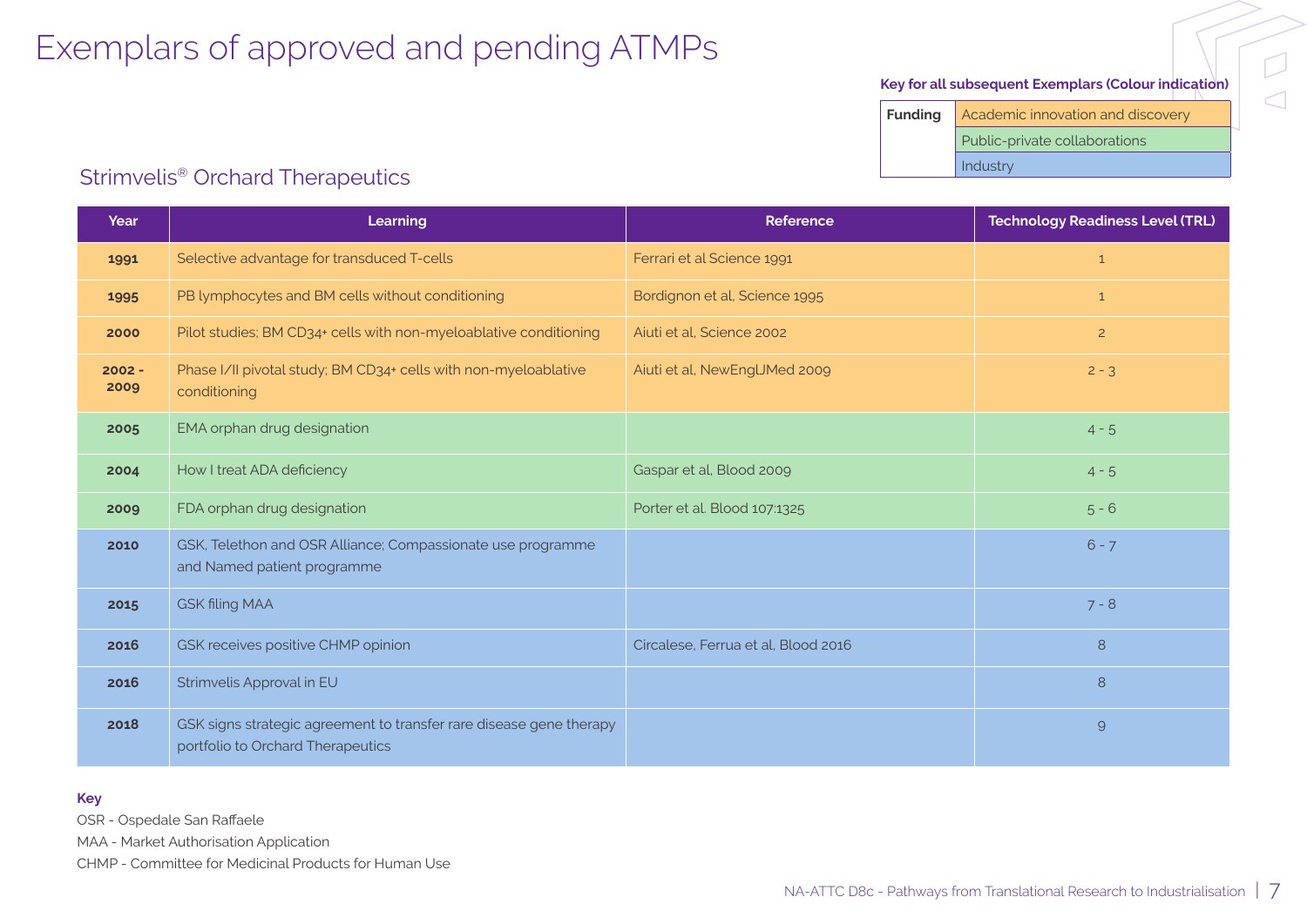#### **Key for all subsequent Exemplars (Colour indication)**

**Funding** Academic innovation and discovery Public-private collaborations Industry

## ORBCEL-C® Orbsen Therapeutics

| Year          | Learning                                                                                                                   | <b>Reference</b>                                                                 | <b>Technology Readiness Level (TRL)</b> |
|---------------|----------------------------------------------------------------------------------------------------------------------------|----------------------------------------------------------------------------------|-----------------------------------------|
| 2009          | Allogeneic human MSCs can restores normal fluid balance in an ex<br>vivo perfused human lung injured by E. coli endotoxin. | Lee JW et al., Proc Natl Acad Sci U S A. 2009 Sep<br>22;106(38):16357-62.        | $\mathbf{1}$                            |
| 2012          | MSC therapy enhances lung repair following VILI via a paracrine<br>mechanism                                               | Curley GF et al., Thorax. 2012 Jun;67(6):496-501                                 | $\mathbf{1}$                            |
| 2012          | Human placenta is an abundant source of multipotent stem cells<br>that are promising candidates for cell-based therapies   | Nazarov I et al., Stem Cells Transl Med. 2012<br>May;1(5):359-72                 | $\overline{2}$                          |
| 2014          | Proof of principle that MSCs can restore alveolar fluid clearance in<br>human lungs rejected for transplantation.          | McAuley, D F et al., Am J Physiol Lung Cell Mol<br>Physiol. 2014;306: L809-L815. | 3                                       |
| 2014          | ORBSEN THERAPEUTICS LTD (IE) patented The MEDICAL USE OF<br>SYNDECAN-2 (CD362)                                             | Patent Application WO/2014/170411; Oct 2014                                      | 3                                       |
| 2015          | hMSC therapy decreased E. coli induced pneumonia injury and<br>reduced lung bacterial burden                               | Devaney J, et al., Thorax . 2015 Jul;70(7):625-35.                               | 3                                       |
| 2016          | Novel mechanism for the antimicrobial effect of MSC in ARDS                                                                | Jackson MV et al., Stem Cells 2016;34:2210-2223.                                 | 3                                       |
| 2017          | Human umbilical cord MSC option for clinical trials in ARDS.                                                               | Curley GF. et al., Crit Care Med. 2017;45: e202-e212.                            | $\overline{4}$                          |
| $2016 - 2017$ | Technology transfer to NHSBT for GMP manufacturing of REALIST<br>ORBCEL-C                                                  |                                                                                  | 4/5                                     |
| 2017          | Repair of Acute Respiratory Distress Syndrome by Stromal Cell<br>Administration (REALIST)- clinical trial submission.      | Clinical trial identifier: NCT03042143                                           | 5                                       |
| 2017          | Manufacture REALIST ORBCEL-C to GMP standards for the REALIST<br>trial. Protocol, IB, IMPD finalised                       |                                                                                  | 6                                       |

 $\overline{\triangle}$ 

 $\overline{D}$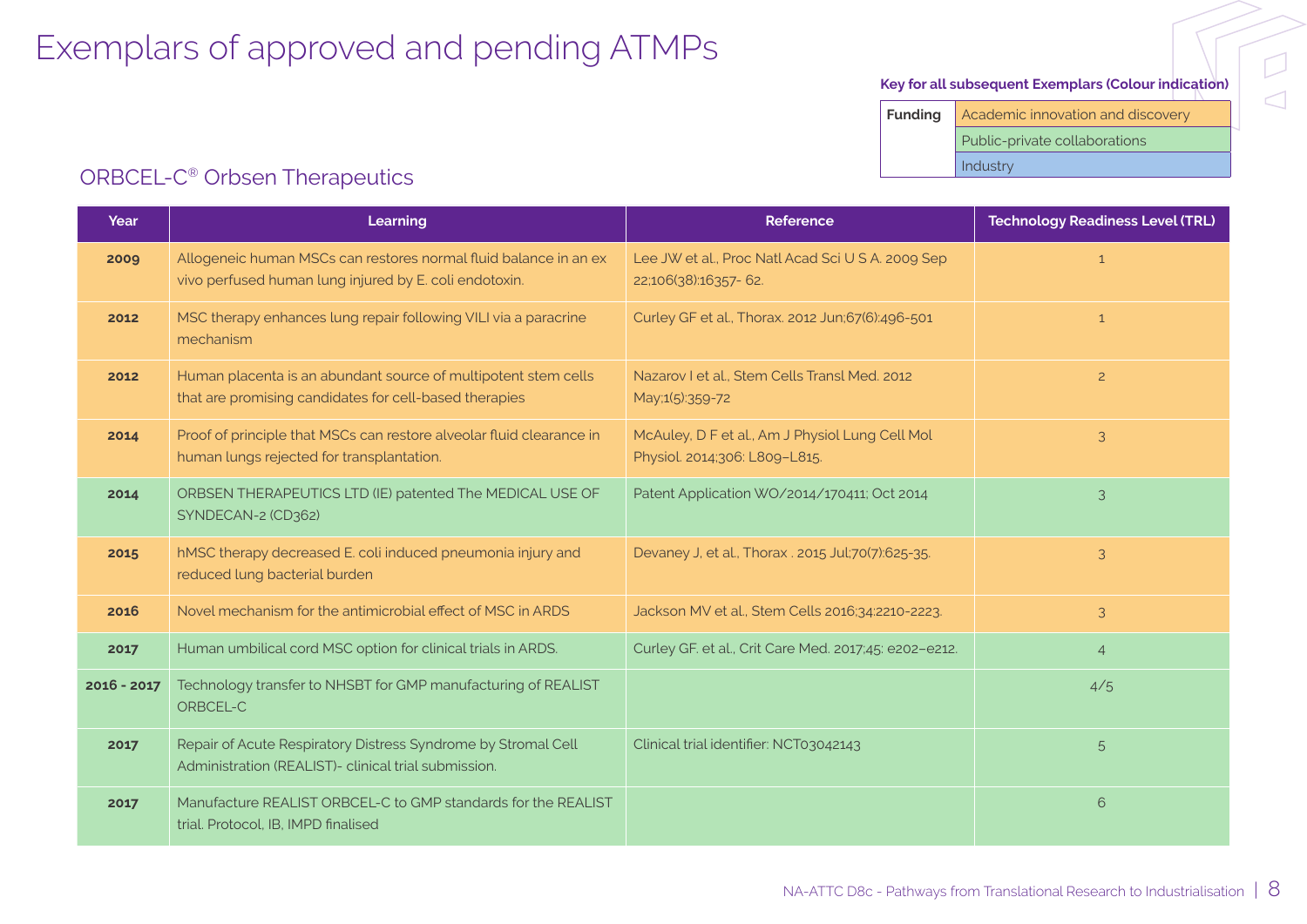#### **Key for all subsequent Exemplars (Colour indication)**

 $\overline{D}$ 

 $\overline{\triangle}$ 

**Funding** Academic innovation and discovery Public-private collaborations Industry

## ORBCEL-C® Orbsen Therapeutics

| Year          | Learning                                                                                                                                                                                            | Reference                                              | <b>Technology Readiness Level (TRL)</b> |
|---------------|-----------------------------------------------------------------------------------------------------------------------------------------------------------------------------------------------------|--------------------------------------------------------|-----------------------------------------|
| $2018 - 2019$ | Trial received ethics approval from the REC. Phase 1 clinical trial to<br>assess safety and maximum tolerated dose. Patient recruitment<br>stopped due to some issues and MHRA advise to halt trail | Gorman E, et al., Trials. 2020 Jun 3:21(1):462.        | 6/7                                     |
| 2019-2020     | REALIST Phase 1 open label dose escalation study of REALIST<br>ORBCEL-C in patients with ARDS completed                                                                                             | Gorman E, et al., Trials. 2020 Jun 3:21(1):462.        |                                         |
| 2020          | REALIST Phase 2 trial as a COVID-19 specific trial. Urgent Public<br>Health status was awarded by the NIHR                                                                                          | Gorman E, et al., Trials. 2020 Jun 3:21(1):462.        | 8                                       |
| 2020          | The efficacy of CD362+ UC-hMSCs.                                                                                                                                                                    | Horie. Shahd et al., Stem Cell Res Ther. 2020: 11: 116 | 4/5                                     |